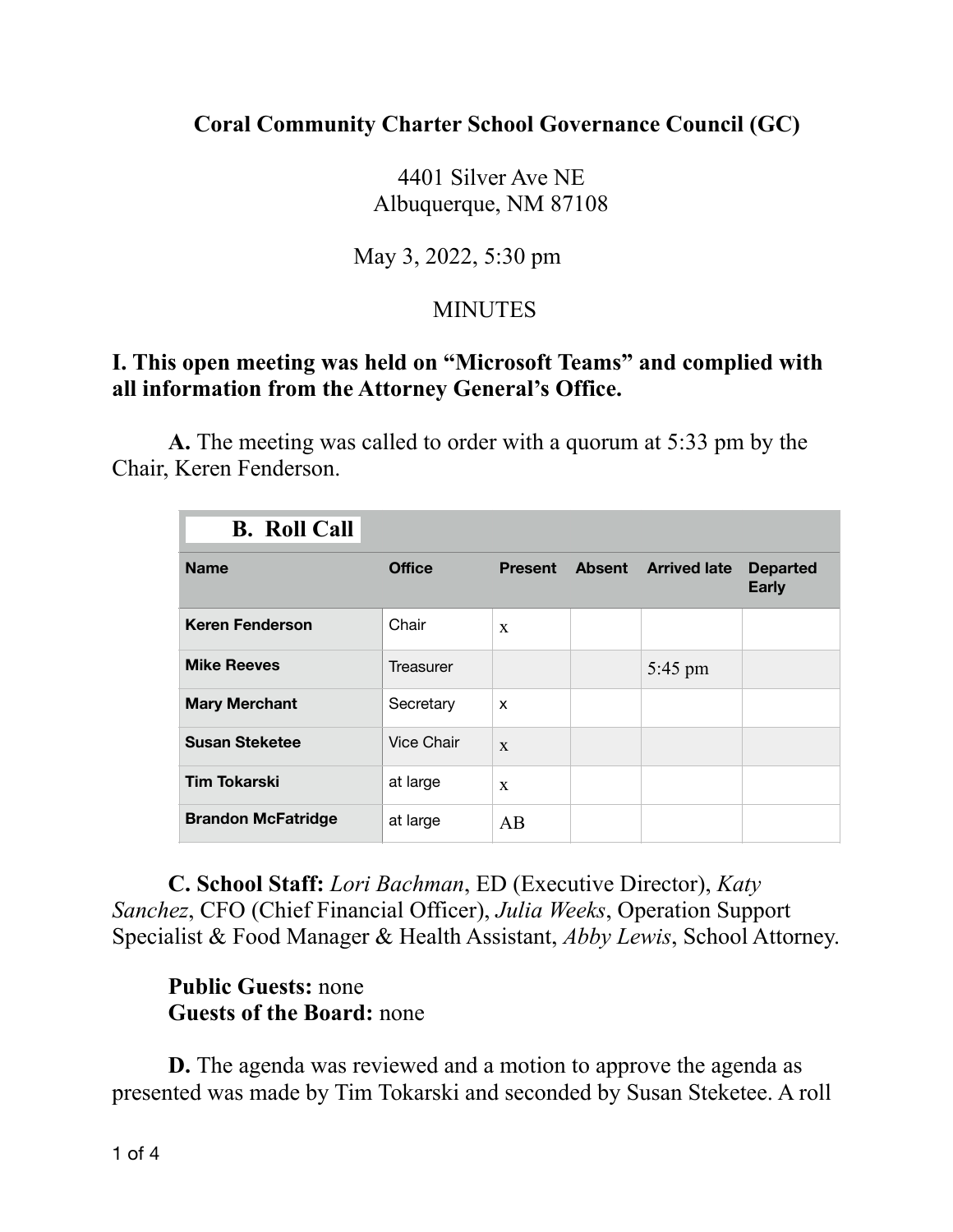call vote was taken: Keren Fenderson - Yes, Mary Merchant - Yes, Tim Tokarski - Yes, Susan Steketee - Yes.

**E.** A motion to approve the minutes as presented from April 26, 2022, was made by Mary Merchant and was seconded by Tim Tokarski. A roll call vote was taken: Mary Merchant - Yes, Tim Tokarski - Yes, Susan Steketee - Yes, Karen Fenderson - Yes.

# **II. Finance Committee;**

The financial documents (account summary, bank reconciliation, PO report and the balance sheet) from April 30, 2022 were approved after discussion. A motion to accept the financials was made by Susan Steketee and seconded by Tim Tokarski. A roll call vote was taken: Mary Merchant - Yes, Tim Tokarski - Yes, Susan Steketee - Yes, Karen Fenderson - Yes.

### **III. Budget/ Finance Committee;**

The following BARs were approved as presented by Ms. Sanchez with a motion by Mary Merchant and a second by Susan Steketee. A roll call vote was taken: Mary Merchant - Yes, Tim Tokarski - Yes, Susan Steketee - Yes, Karen Fenderson - Yes.

- BAR 75IB ECECD
- BAR 76M ARP ESSER III
- BAR 77M PreK

Student enrollment for 21-22 is PreK 33 (38), K5 193 (213) students. The enrollment for 22-23 is Pre K 36, K5 223 and the lottery list is at 30 students.

### **IV. Governance Committee;**

There was no governance committee meeting held this month.

**V. Facility Committee;** There was no facility committee meeting held this month.

#### **VI. Audit Committee;**

There was no up date from the audit committee.

### **VII. Academic Committee;**

The academic committee will meet for the EOY student results.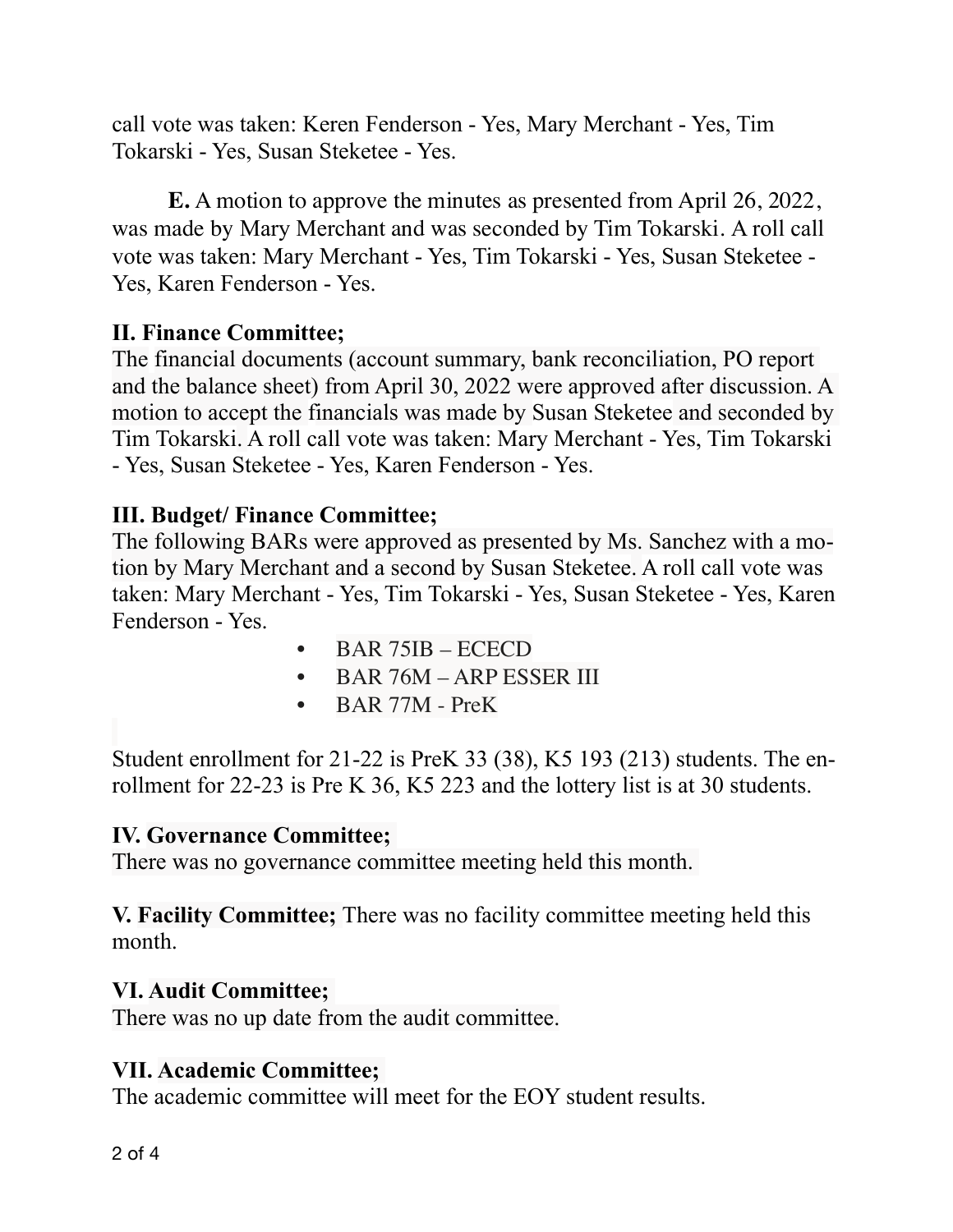**VIII. ED Support Committee;** Ms Bachman highlighted and answered questions regarding her ED Report. The data for Ms. Bachman's annual 360 review has been collected and will be reviewed.

# **IX. Closed Session;**

A motion was made by Michael Reeves to move into a closed session. It was seconded by Tim Tokarski. Pursuant to Section 10-15-1(H)(8) NMSA 1978, the Governing Council will go into Closed Session to discuss limited personnel matters. A roll call vote was taken: Mary Merchant - Yes, Tim Tokarski - Yes, Susan Steketee - Yes, Karen Fenderson - Yes, Michael Reeves -Yes.

The board came out of the closed session. No decisions made or votes taken.

Michael Reeves moved that we accept Ms. Bachman's evaluation as presented. It was seconded by Susan Steketee. A roll call vote was taken: Mary Merchant - Yes, Tim Tokarski - Yes, Susan Steketee - Yes, Karen Fenderson - Yes, Michael Reeves - Yes.

A motion to renew Ms. Bachman's contract for three years was made by Michael Reeves and seconded by Susan Steketee. A roll call vote was taken: Mary Merchant - Yes, Tim Tokarski - Yes, Susan Steketee - Yes, Karen Fenderson - Yes, Michael Reeves -Yes.

# **X. New Business;**

There was no new business. The next regular meeting of the GC is on June 7, 2022 at 5:30 pm. The meeting will be held at CCCS or be completed on Microsoft Teams in accordance with to Open Meeting Act Guidance from the NM Attorney General's office.

### **XI. Adjournment;**

The meeting was adjourned at 6:09 pm.